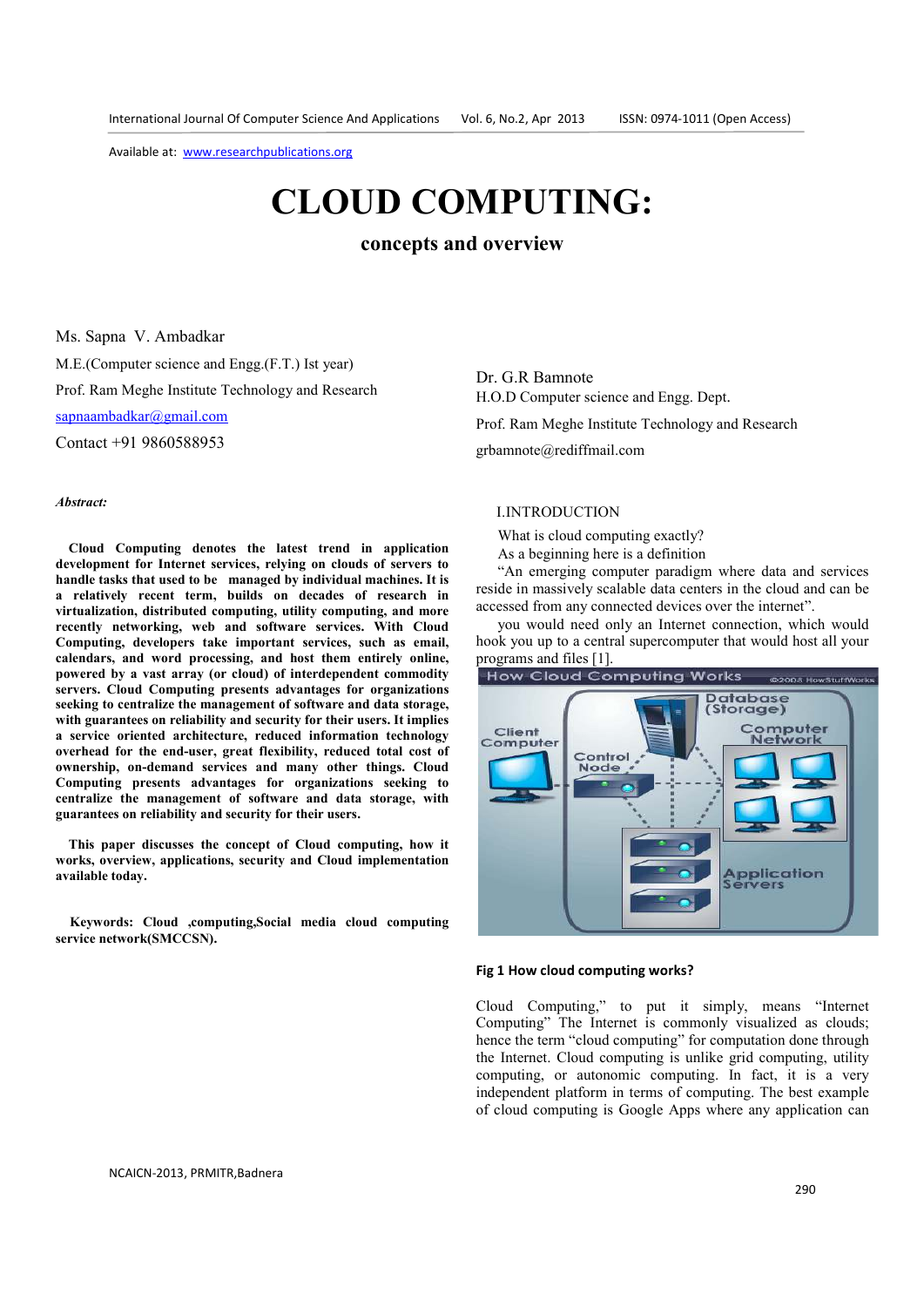be accessed using a browser and it can be deployed on thousands of computer through the Internet. How the cloud computing works??

Fig 1.1 describes that, cloud computing could allow you to a hard drive or a CD/DVD drive. Instead, this presents and advantage to both storage and security issues. Hardware have only a small computer, inexpensive computer, processor and monitor in front of you. You would have no need for and software demands on the user's side decrease. The only thing the user's computer needs to be able to run is the cloud computing system's interface software, which can be as simple as a Web browser, and the cloud's network takes care of the rest.

Cloud computing can be visualised as a pyramid consisting of three sections:

# 1. *Cloud Application*

This is the apex of the cloud pyramid, where applications are run and interacted with via a web browser, hosted desktop or remote client. A hallmark of commercial cloud computing applications is that users never need to purchase expensive software licenses themselves. Instead, the cost is incorporated into the subscription fee. A cloud application eliminates the need to install and run the application on the customer's own computer, thus removing the burden of software maintenance, ongoing operation and support.

#### 2. *Cloud Platform*

The middle layer of the cloud pyramid, which provides a computing platform or framework as a service. A cloud computing platform dynamically provisions, configures, reconfigures and de-provisions servers as needed to cope with increases or decreases in demand. This in reality is a distributed computing model, where many services pull together to deliver an application or infrastructure request.

#### 3. *Cloud Infrastructure*

The foundation of the cloud pyramid is the delivery of IT infrastructure through virtualisation. Virtualisation allows the splitting of a single physical piece of hardware into independent, self governed environments, which can be scaled in terms of CPU, RAM, Disk and other elements. The infrastructure includes servers, networks and other hardware appliances delivered as either Infrastructure "Web Services", "farms" or "cloud centres". These are then interlinked with others for resilience and additional capacity [2].



## **Fig 2 section of cloud computing**

The rest of the paper is organized as follows. Section 2 briefly introduces an overview of Social media cloud computing. In the next section its application Section 4 discusses cloud computing architecture. Section 5 discusses cloud computing environment. Section 6 discusses security. In the last section, we conclude our paper and present the directions of future work.

# II. OVERVIEW OF SOCIAL MEDIA CLOUD COMPUTING

There is a new concept of cloud computing service platform that is SMCCSE (Social Media Cloud Computing Service Environment) for SNS ( social networking site). The main contribution of SMCCSE is to support development environments for SNS based on social media using enabling cloud computing techniques and elastic computing resources on cloud computing environment. Especially, designed and implemented functional social media (audio, videos and images) conversion modules that are the most important functions for trans coding and transmoding in our SMCCSE[3 ].

# • CHOOSING A CLOUD PROVIDER

Each provider serves a specific function, giving users more or less control over their cloud depending on the type.

There are three types of cloud providers that you can subscribe to: Software as a Service (SaaS), Platform as a Service (PaaS), and Infrastructure as a Service (IaaS) as shown in fig 2.1

*1. SOFTWARE AS A SERVICE* - A SaaS provider gives subscribers access to both resources and applications. SaaS makes it unnecessary for you to have a physical copy of software to install on your devices. SaaS also makes it easier to have the same software on all of your devices at once by accessing it on the cloud. In SaaS agreement, you have the least control over the cloud.

*2. PLATFORM AS A SERVICE* - A PaaS system goes a level above the Software as a Service setup. A PaaS provider gives subscribers access to the components that they require to develop and operate applications over the internet.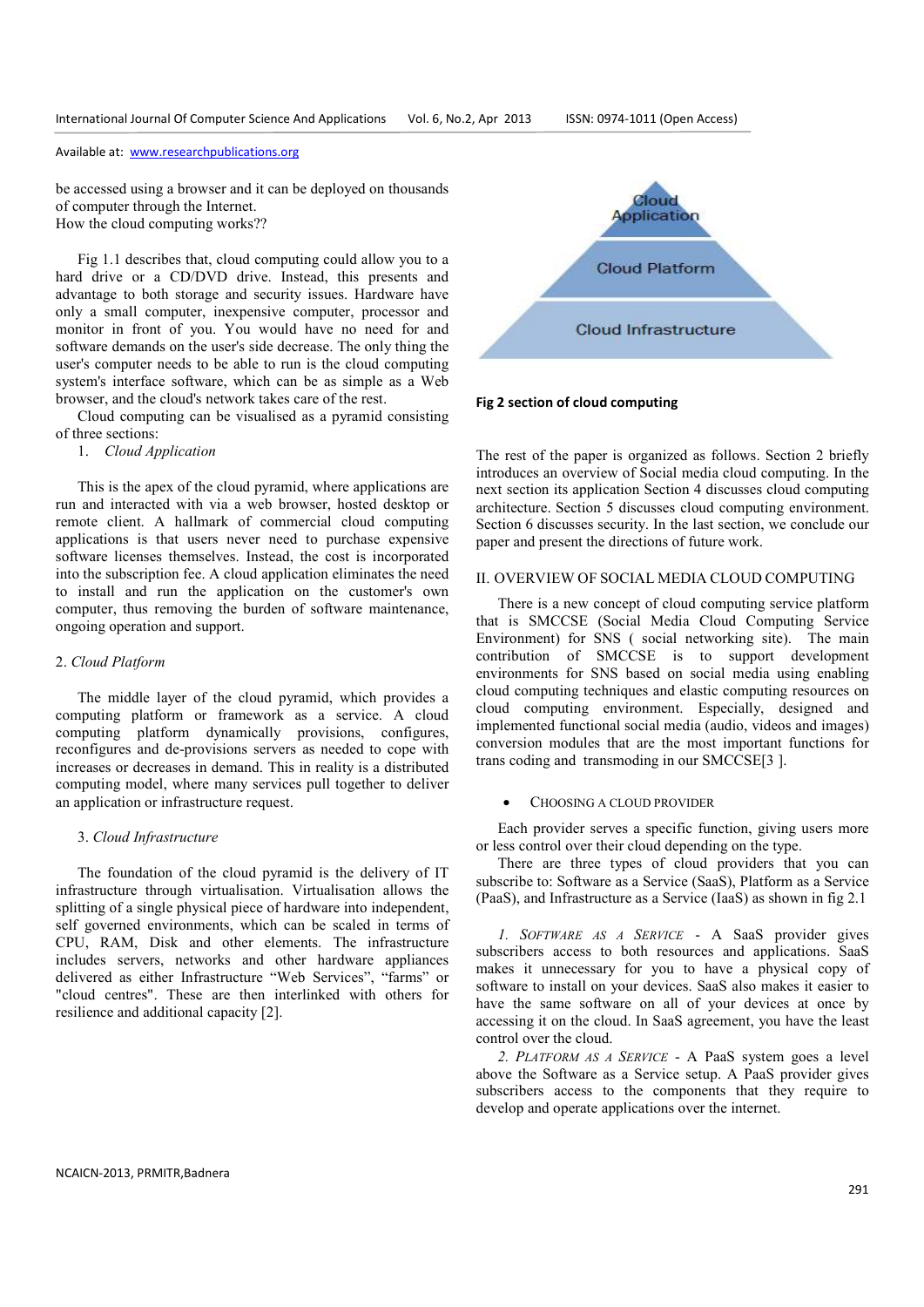*3. INFRASTRUCTURE AS A SERVICE* - An IaaS agreement, as the name states, deals primarily with computational infrastructure. In an IaaS agreement, the subscriber completely outsources the storage and resources, such as hardware and software that they need [4].



#### **Fig 3 Social media cloud computing service model**

### III. APPLICATION

Social Media Cloud Computing Service Model (SMCCSM) [5,6,7] Our service model is multiple service models combining with cloud computing that supports to develop SNSs such as Twitter and Facebook, social media service such as YouTube and social game service like the social network game of Facebook. Firstly, our service model offers social media APIs, social SDK based on Web and service delivery platform to easily develop SNS as the form of SaaS. Secondly, in order to provide social media data with reliable services to users, it also presents distributed and parallel data processing platform that deals with large social data (audio, video, and picture) for storing, distributing and en/decoding them as the form of PaaS. Lastly, it provides IaaS based on virtualization to reduce the cost associated with building computing resources such as server, storage and so on.

# IV**.** CLOUD COMPUTING ARCHITECTURE

NCAICN-2013, PRMITR,Badnera Cloud computing architecture is categorized into two main sections: Front End and Back End. Front End can be end user or client or any application (i.e. web browser etc.) which is using cloud services. In particular, lots of service providers and developers related with web-based services like portal service, web searching service and Social Networking Services (SNS) are tending to apply cloud computing environments to their fields. The reason why they make an effort to take advantage of cloud computing is that they handle large amounts of media data such as audio, images and videos. Social Networking Services

(SNS) standing in the center of this era produce a huge amount of social data including media data daily. Back End is the network of servers with any computer program and data storage system. It is usually assumed that cloud contains infinite storage capacity for any software available in market. Cloud has different applications that are hosted on their own dedicated server farms. Cloud has centralized server administration system. Centralized server administers the system, balances client supply, adjusts demands, monitors traffic and avoids congestion. This server follows protocols, commonly known as middleware. Middleware controls the communication of cloud network among them. Cloud Architecture runs on a very important assumption, which is mostly true. The assumption is that the demand for resources is not always consistent from client to cloud. Because of this reason the servers of cloud are unable to run at their full capacity [8, 9].

# V. TYPES OF CLOUD COMPUTING ENVIRONMENTS

The cloud computing environment can consist of multiple types of clouds based on their deployment and usage.

## 1. Public cloud:

Public cloud or external cloud describes cloud computing in the traditional mainstream sense, whereby resources are dynamically provisioned on

a fine-grained, self-service basis over the Internet, via web applications/web services, from an off-site third-party provider who shares resources. This environment can be used by the general public. This includes individuals, corporations and other types of organizations. Typically, public clouds are administrated by third parties or vendors over the Internet, and services are offered on pay-per-use basis. These are also called provider clouds. Business models like SaaS (Software-asa-Service) and public clouds complement each other and enable companies to leverage shared IT resources and services.

#### 2. Private cloud:

This cloud computing environment resides within the boundaries of an organization and is used exclusively for the organization's benefits. These are also called internal clouds. They are built primarily by IT departments within enterprises who seek to optimize utilization of infrastructure resources within the enterprise by provisioning the infrastructure with applications using the concepts of grid and virtualization.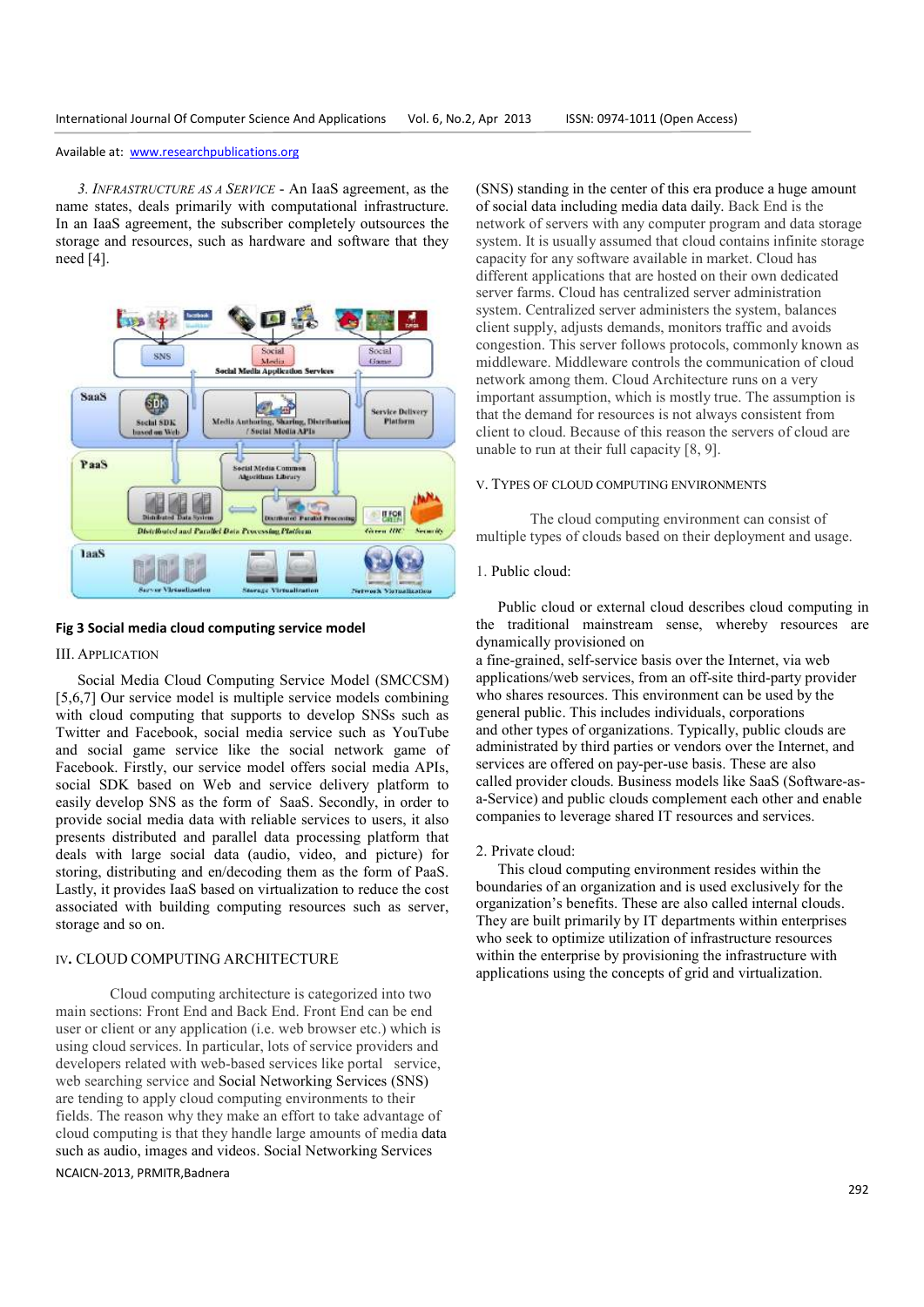Public **Provider®** Own Public Cloud Cloud Offerior Provider A **First** Coroniunication Protocols. Data) Private **David Driv** Provider & **beaming** Cond Cloud **Chairman Curity** Feel sperator. fant. Service offered Firewall Service consumed

Available at: www.researchpublications.org

**Fig 4 Hybrid cloud architecture model** 

#### 3. Hybrid cloud:

A hybrid cloud environment consisting of multiple internal and/or external providers that means hybrid cloud is a combination of both private (internal) and public (external) cloud computing environments [10, 11].

# VI .SECURITY

The information housed on the cloud is often seen as valuable to individuals with malicious intent. There is a lot of personal information and potentially secure data that people store on their computers, and this information is now being transferred to the cloud. This makes it critical for you to understand the security measures that cloud provider has in place, and it is equally important to take personal precautions to secure your data [12].

As cloud computing is achieving increased popularity, concerns are being voiced about the security issues introduced through adoption of this new model. The effectiveness and efficiency of traditional protection mechanisms are being reconsidered as the characteristics of this innovative deployment model can differ widely from those of traditional architectures. The relative security of cloud computing services is a contentious issue that may be delaying its adoption .Solutions to various cloud security issues vary, from cryptography, particularly public key infrastructure (PKI), to use of multiple cloud providers, standardization of APIs, and improving virtual machine support and legal support.

a. Confidentiality refers to keeping data private. Privacy is of that amount of data leaves the borders of the organization. Not only must internal secrets and sensitive personal data be safeguarded, but metadata and transactional data can also leak important details about firms or individuals. Confidentiality is

NCAICN-2013, PRMITR,Badnera

supported by, among other things, technical tools such as encryption and access control, as well as legal protections.

b. Integrity is a degree confidence that the data in the cloud is what is supposed to be there, and is protected against accidental or intentional alteration without authorization. It also extends to the hundreds of synchronizing multiple databases.

c .Availability means being able to use the system as anticipated.

 d. Accountability maps actions in the system to responsible parties. Inside the cloud, actions must be traced uniquely back to an entity, allowing for integration into organizational processes, conflict resolution.

e. Assurance refers that the cloud provider provides what the client has specified.

f. Resilience in a system allows it to cope with security threats, rather than failing critically [13].

#### ADVANTAGES:

• Reducing the number of hardware components and replacing them with cloud computing systems reduces energy costs for running hardware

• Moving applications to the cloud can potentially reduce energy costs for running and cooling hardware.

The terminal could include a monitor, input devices like a keyboard and mouse and just enough processing power to run the middleware necessary to connect to the cloud

• If the cloud computing system's back end is a grid computing system, then the client could take advantage of the entire network's processing power.

The cloud system would tap into the processing power of all available computers on the back end significantly speeding up the calculation

#### VII. THE COMPUTING OF TOMORROW

It is no secret that the world is shifting to a more mobile, efficient, and manageable world. Cloud computing is the exact definition of where the world is heading in terms of the utilization of computers. Cloud computing is global, mobile, and safe. It allows an employee in China to have access to the same documents as an employee in the United States. Cloud Computing allows have a globally controllable network [15].